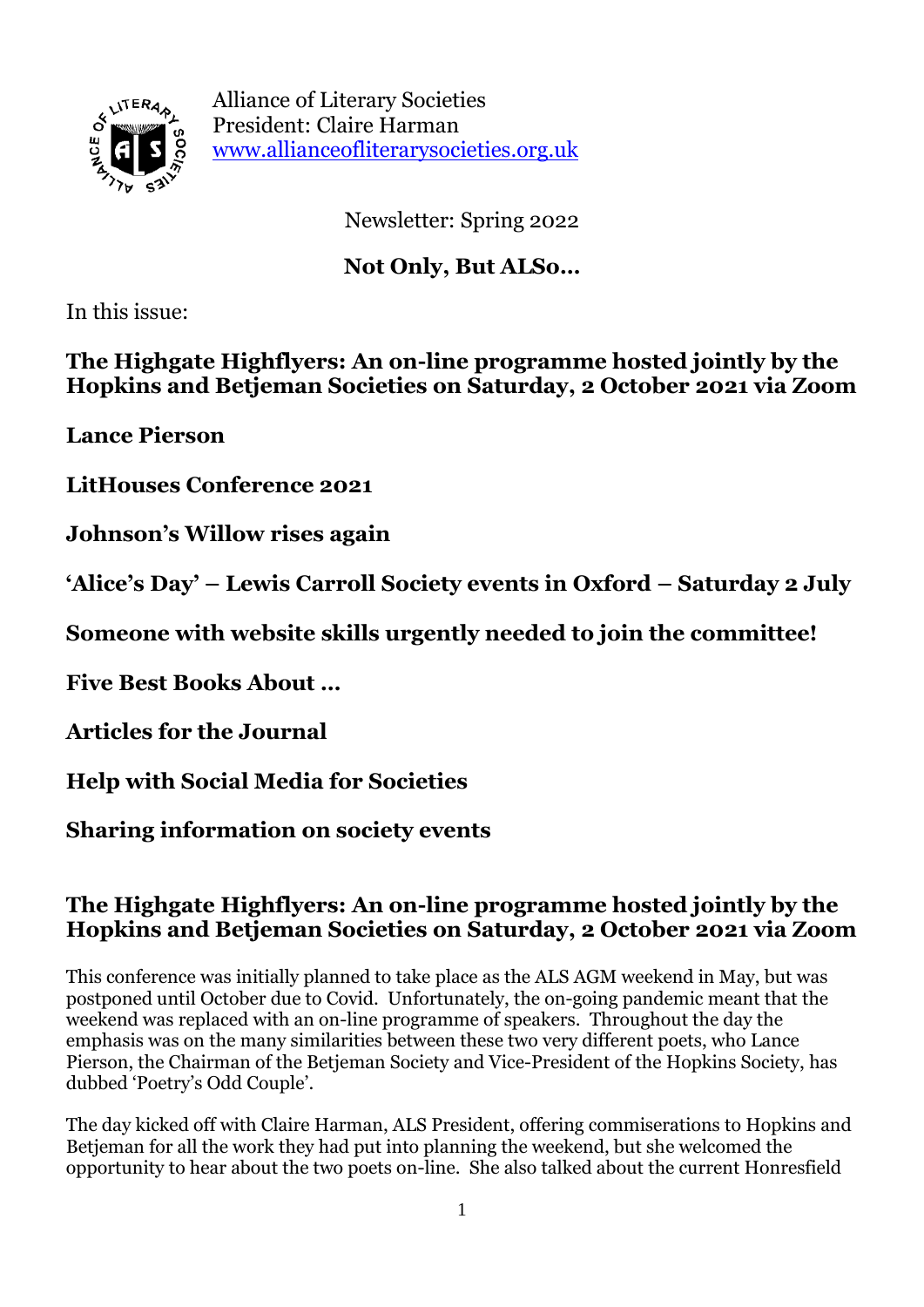Library appeal, spearheaded by the Friends of the National Libraries, to raise the £15 million required to purchase this unrivalled collection of manuscripts, letters and first editions by Scott, Austen, the Brontës and many others. Finally, she urged us to take action against the on-going and increasing threat to our public libraries by cuts in government spending. She recommended the Libraries Connected website for more information.

'Hopkins and Betjeman: Poetry's Odd Couple' was a lecture written by Lance Pierson. Sadly, Lance could not present it himself, due to illness, but it was wonderfully given by his son Robin. At first glance the two poets could not seem more dissimilar: Betjeman's language is clear and engaging and frequently funny; while Hopkins' is opaque and deeply serious, though often also playful. There are many points of convergence, however, the most obvious being their religious faith. Betieman was an Anglican of High Church persuasion; Hopkins a Jesuit priest. They both grew up in Highgate and Hampstead, attended Highgate School, and then, went on to Oxford, which was a place deeply loved by both poets. Betjeman's poetry was traditional and perhaps backward-looking; Hopkins was an innovator and seems more like a 20th century poet than a Victorian. Hopkins always stressed that his poetry needed to be read aloud to be understood, while Betieman's is readily recited (my first, rather startled introduction to him, as he is not well known in the US, was through his own popular recordings of his poetry). It was appropriate then that Lance's talk concluded with his pre-recorded readings of 'The Windhover' and 'Before the Anaesthetic'.

The final talk of the morning was given by Dr Jane Wright, Senior Lecturer in English at the University of Bristol, on 'Making Sense of Hopkins' Poetry'. She accomplished this through a close reading and explication of two Hopkins' poems: 'As kingfishers catch fire' and 'No worst, there is none'. The first is an example of Hopkins connecting his deep and observant interest in the natural world with his religious faith in language of ecstatic exuberance, resulting in onrushing phrases: 'As tumbled over rim in roundy wells/Stones ring; like each tucked string tells, each hung bell's /Bow swung finds tongue to fling out broad its name'. The conclusion of the first stanza is full of confident faith: '*What I do is me: for that I came.*' By contrast, the only comfort found in 'No worst, there is none' is that, as each day ends in sleep, so life will end in death. This is one of the 'Terrible Sonnets', written towards the end of Hopkins' too brief life, when he suffered profoundly from feelings of unworthiness; or, in religious terms, experienced the dark night of the soul. Dr Wright's minute examination of these poems, including such odd usages as describing his cries as 'herds-long', provided a pathway to understanding Hopkins' poetry. I can recommend the complete OED as a good companion, having spent an evening as a puzzled undergraduate deciphering 'shéer plód makes plough down/sillion shine' from 'The Windhover'.

We returned after lunch for '"A Shared Enthusiasm": Hopkins, Betjeman, and Victorian Church Architecture' by Dr Jill Robson of the Hopkins Society. Hopkins wrote, 'What you look hard at seems to look hard at you' and, like Ruskin, Hopkins looked hard at churches (as well as streams, cloudscapes and a cup of hot chocolate). Like Ruskin, he admired Gothic architecture above all. Betjeman's love of church architecture was an overwhelming interest throughout his life, beginning with the parish churches of Cornwall, where he spent his childhood holidays. At the Dragon School, he learned an enthusiasm for church architecture from an admired master, and with a group of like-minded friends, set off on cycling holidays to view churches – a hobby difficult to imagine for a schoolboy today. Bells, stained glass windows, and other elements of church architecture feature regularly in his poetry, notably in 'Before the Anaesthetic'.

Julia Hudson, archivist at the Highgate School, gave us a brief overview of their archive which covers both Hopkins and Betjeman as well as many other notable pupils and masters, including T.S. Eliot (who taught Betjeman). The history of the school is fascinating and while we were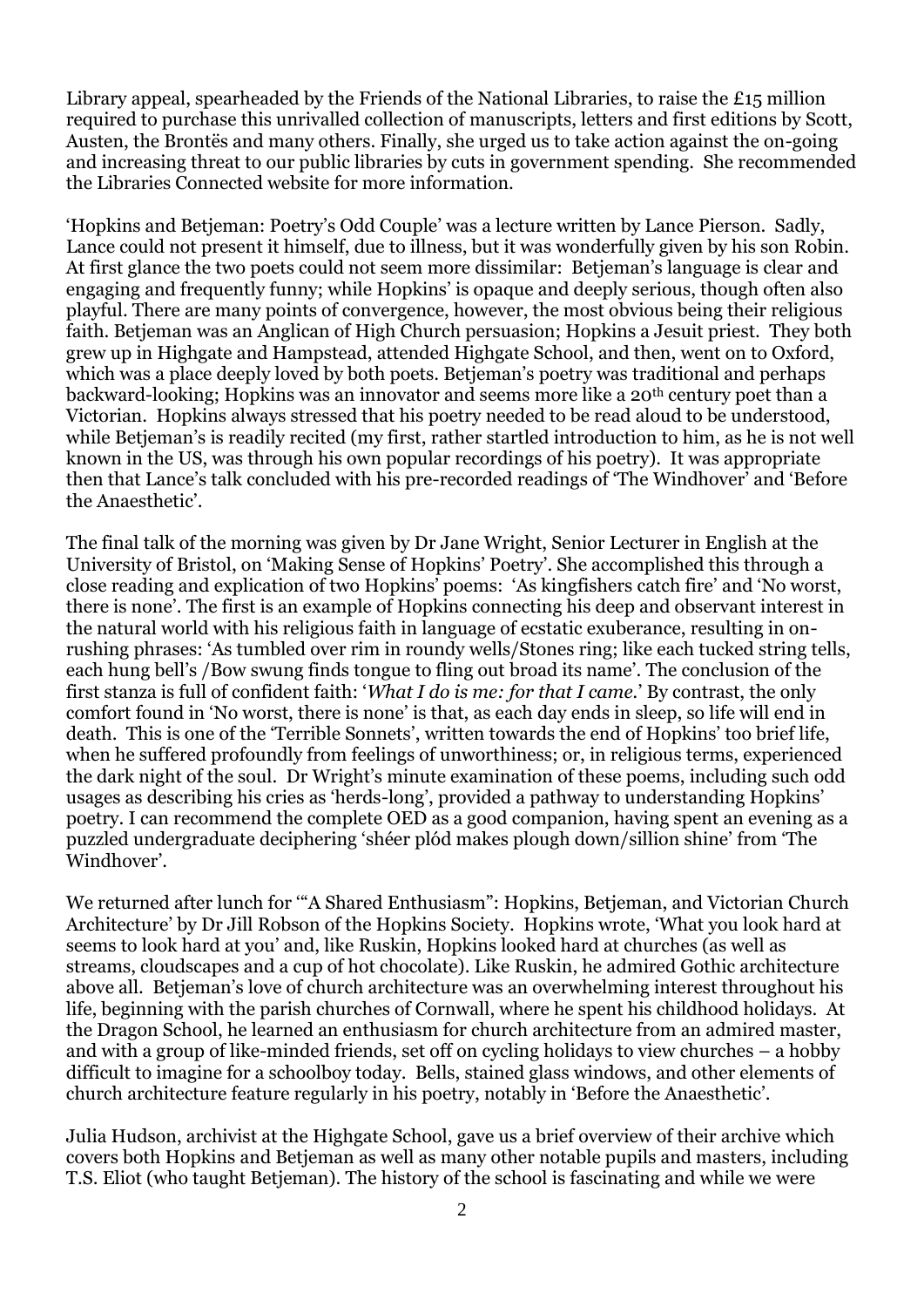sorry to have lost the opportunity of visiting the archive in person, Julia invited us to visit when possible.

The day concluded with ALS news, as reported by me and Mark Green, our new secretary. On behalf of the ALS, I thanked the Betjeman and Hopkins societies for all the hard work, enthusiasm and inspiration that had been put into planning a wonderful weekend in Highgate, and expressed our regrets that we had not been able to be there in person. However, we had a memorable day of talks and, with the rain pouring down outside, it was perhaps just as well that we were not embarking on a literary walk through Highgate!

There have been major changes on the ALS committee this year. Our new treasurer, Jeremy Mitchell, of the Edward Thomas Fellowship, was unable to join us as he was hosting an Edward Thomas Festival in Petersfield, but our new secretary, Mark Green, was introduced and spoke about our plans to increase the digital outreach of the ALS. I provided an update on the Honresfield Library appeal and on future AGMs, before introducing Lyn Lockwood, who invited us all to next year's celebration of Philip Larkin's 100th birthday, taking place in Hull 20-22 May. It was a fitting way to end a day, on which we had to make do without the stimulus and fun of face-to-face conversation with other members of the ALS, as well as members of the Betjeman and Hopkins societies, but thoroughly enjoyed learning more about these two very different, but strangely similar, poets; or, as dubbed by Lance, 'Poetry's Odd Couple'.

*Less than two weeks after The Highgate Highflyers conference, Lance Pierson passed away. He was one of the driving forces behind the Betjeman and Hopkins societies' plans and was determined to give his talk up until the last minute. Our thoughts are with his family, and with the Betjeman and Hopkins societies.*

Marty Ross

### **Lance Pierson**

The sad death of the Gerard Manley Hopkins Society Chairman, Lance, was made all the more difficult by the speed with which his cancer spread and the short space of time between diagnosis and his passing at home in October. Those of us who saw him at Bevis Hillier's much delayed Birthday Party in August were appalled at how ill he had suddenly become yet he bravely read 'Devonshire Street W1' around the John Betjeman statue on St Pancras, made all the more poignant since he must have been acutely aware of the message contained in that poem. We can reflect on the unfairness and manner of his departing, but Lance would not have wanted to be remembered for this and nor should we. Instead, we can celebrate what he achieved for the Betjeman Society, the Gerard Manley Hopkins Society and for English Literature in general. He also had many other achievements too, that we were not fully aware of and I was pleased to be sent the following obituary from The Church of England Newsletter of 26 November 2021, which provided more insight into the man and his many abilities.

'Lance Pierson (1947-2021) was an actor and professional poetry performer. He died at home in Fulham on 14 October 2021 at the age of 74. In July he was diagnosed with cancer which developed very quickly. He was the National Chairman of the John Betjeman Society. He ran workshops to improve bible reading in church and could be heard regularly on Premier Christian Radio reading the Living Light Reflections. Lance was born on 9 January 1947 and grew up in Highgate, North London. He was the only son of Catherine Salkeld, an actress who was born in 1909 in Edinburgh. His father, a Roman Catholic, had been a captain in the army but they divorced in 1948.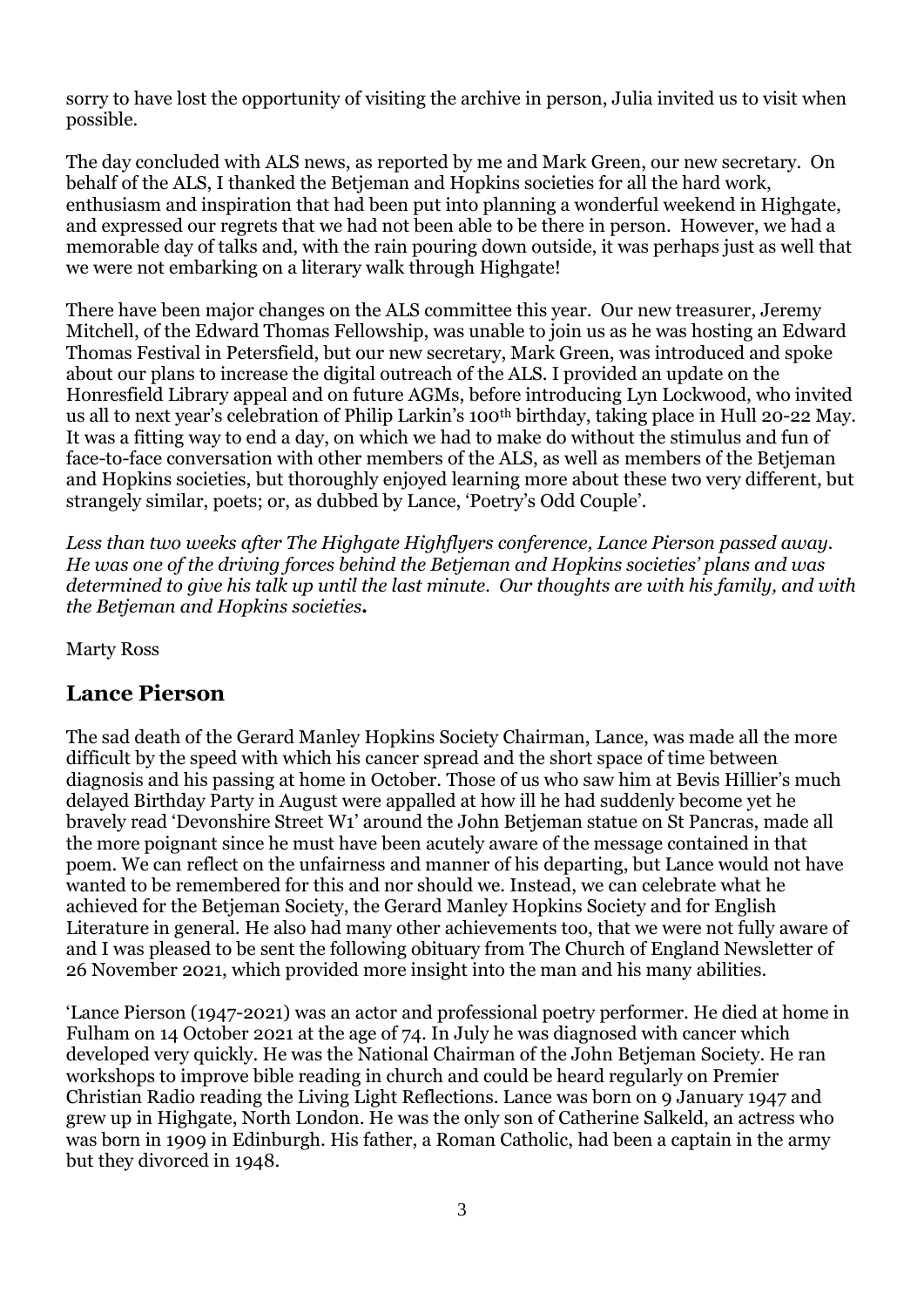Lance went to Eton and from there to New College Oxford to read English and Theology. The preacher at a thanksgiving service for his life, held at his home church of St Matthew's Fulham on 18 November, and attended by over 200 people from all around the country, was Canon Andrew Cornes, whom Lance had prayed for daily and led to Christ at Oxford. Canon Cornes recalled that Lance became a Christian because of cricket, a game he loved, as well as steam trains and cycling. He had heard David Sheppard on *Desert Island Discs* speak of how he found Jesus Christ as a Cambridge undergraduate and was intrigued. On his first Sunday at Oxford in October 1965 he heard that David Sheppard would be preaching the "Freshers' Sermon" put on by the Oxford Christian Union (OICCU) and went along. He was the first to respond to give his life to Christ. Lance became a teacher and worked for Scripture Union as an organiser of drama productions, holidays and magazines in schools.

From 1978 he worked freelance as an actor, writer, speaker and trainer. Lance married Sue Tydeman, a deaconess, in April 1979. They had two children, Joy and Robin. Molly, one of their two grandchildren, read her poem 'Gorgeous Grandpa' at the service. In 1998 he went full time as a performer and until 2016 toured the UK with his one-man shows. From St Paul's Cathedral to church halls he entertained congregations with biblical presentations. His cricket, poetry and music hall shows were seen from the National Gallery to the Edinburgh Fringe. In 2008 Lance met Belinda Yates (soprano) and Heather Chamberlain (pianist) and formed the words-andmusic trio 'In Voice and Verse'. They toured for eight years celebrating the 400th anniversaries of Shakespeare, the King James Bible, and the Queen's Diamond Jubilee. The Trio lives on (with other actors stepping into Lance's shoes) as does his blog, "the poetry podcast". He stopped touring in 2017 but continued to lead guided 'Poetry walks' around London to Tennyson's Twickenham and Betjeman's Highgate. He also became heavily involved with the Gerard Manley Hopkins Society. Leila Abu-Sharr, a member of the Hammersmith and Fulham Poetry Enjoyment Group, which he founded, recalled: "It was never about him, but about whom he was able to delight. He brought pleasure, humour and warm hearted kindness to so many."' *Chris Sugden, Editor of The Church of England Newspaper*

With the Hopkins Society, Lance was a member of the committee that brought a new lease of life to its work in 2014. As Vice-President Lance shared his scholarship and enthusiasm for Hopkins and literature at meetings and events. His concern for accuracy and detail can be seen in his work on the Exhibition letters at Highgate School and the place of Aunt Anne in the Hopkins' family circle, and also his presentations for the Virtual International Conference in June 2021. In 2019 a committee of members from the Hopkins Society and Betjeman Society was formed to organise the AGM for the ALS at Highgate in May 2021. Lance chaired meetings, made on site visits and spearheaded the whole enterprise. Because of the restrictions and regulations as we emerged from the pandemic, that AGM was held by Zoom, and the weekend planned for May moved to an online day on 2 October. Lance was hoping to deliver his own talk on 'Hopkins and Betjeman: Poetry's Odd Couple' on that day. Sadly, he was not well enough, and Robin, his son, gave the talk. Lance was able to listen and watch at home, and it was both moving and inspiring to hear recordings of Lance reading two poems by Hopkins and Betjeman during that talk.

On a more personal note, it is worth reminding ourselves of Lance's enormous contribution to keeping John Betjeman in the public eye through his regular Highgate walks, (which included familiar places from *Summoned by Bells*, such as 31 West Hill and the Burdett-Coutts estate), walks around Middlesex and his many poetry performances. It's remarkable to think that he did his last walk just a few weeks before his death, and these walks are part of the John Betjeman well-trodden ways and now folklore. Those members who attended one of these walks were able to gain a sense of place in a far more personalised way. I like to think of Lance as the complete Betjeman aficionado: his Christian faith and love of the Church of England, love of bicycling, love of railways and of course of poetry and verse were all shared passions. The one jarring note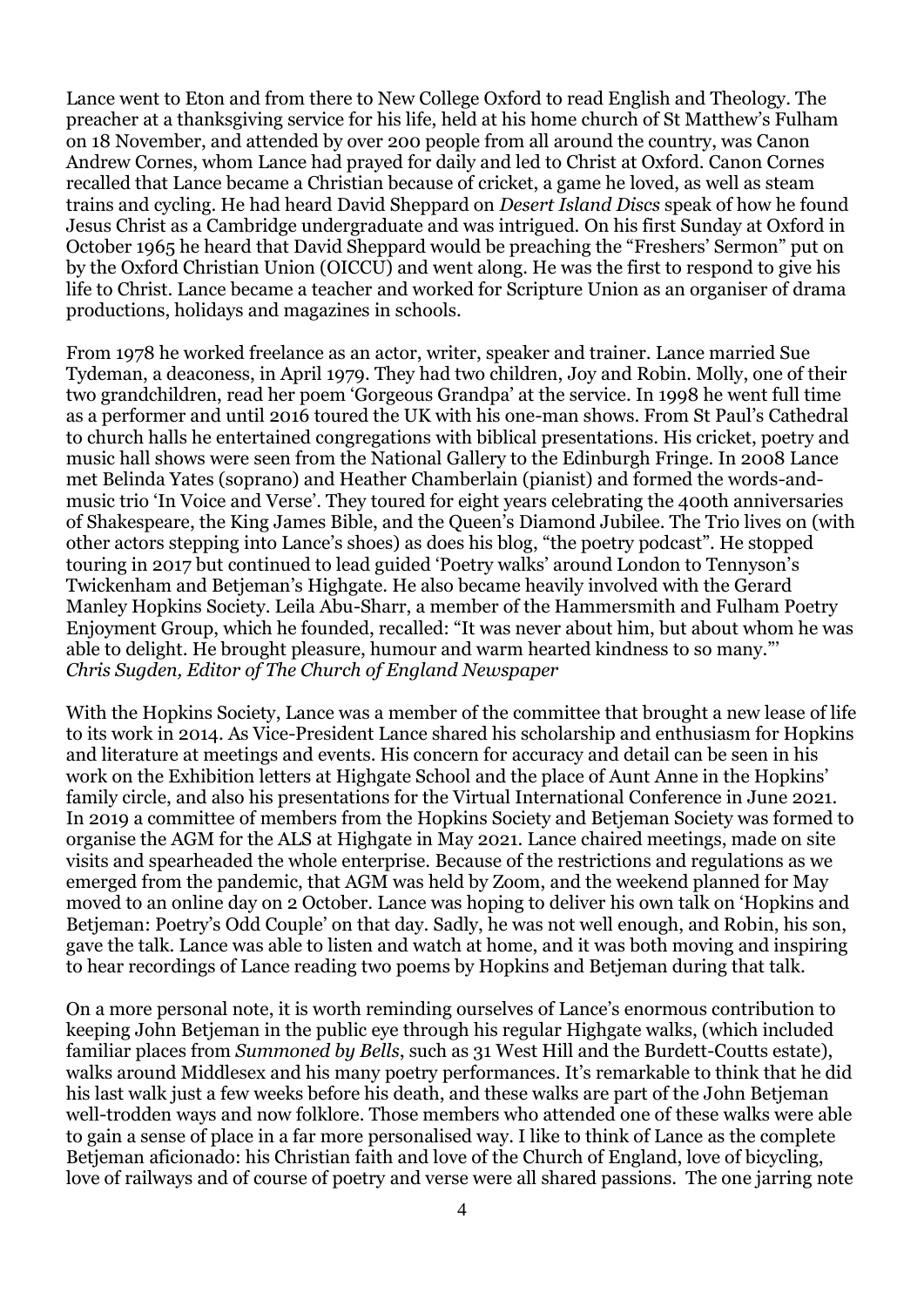was cricket to which Lance was a self-confessed 'slave' and Betjeman had the horrors of, as an alleged non-hearty. (Never sure if Betjeman counted his ability on the golf course, with a handicap of 18, as participating in sport!) Lance brought Betjeman alive in so many ways and his ability as an actor and skills as a teacher provided the ideal combination to perform Betjeman, particularly as the poems are meant to be read aloud.

In a recent discussion about Lance, Horace Liberty and I talked of the way Lance gave confidence and encouragement to those around him and perhaps Lance's most significant talent was the gift of friendship which was so much an attribute of John Betjeman. Lance had a way of listening that made you think you were the only person that mattered. He once said that he saw himself as a conductor rather than Chairman, and that matched his love of classical music; he was a conductor of the talents around him and brought different aspects out of the 'music' to suit the occasion.

His performances of Betjeman's poetry, many on CD thank goodness, provided insights into how the poems could be brought to life. On his CD *The Betjeman You Never Knew*… he reads poems that the BBC had not recorded and copyrighted, and thus added greatly to our appreciation of a wider set of poems beyond the usual suspects. One that struck me greatly was 'Sunday Afternoon Service in St Enodoc Church, Cornwall', where Lance intones the words 'Come on, Come on' at the beginning of the verse as a tolling bell summoning the faithful to Evensong, and this provided wider significance to the poem's meaning and intent. It increases the precise nature of the metre and enables the listener to hear beyond the words, almost as if they were part of a hymn to Evensong. Lance also offers the opinion that the final verse gives us Betieman's finest description of the Cornish coast, well worth revisiting time and again. Lance could also help any reader to spot nuances of meaning simply by pronouncing words or introducing pauses that changed the impact of the poem. Another example is his terrific reading of Milton's *Paradise Lost*, also on CD, and a brilliant reminder that Milton, blind as he was when he wrote it, meant this great poem to be read aloud and appreciated for the great sweep of language that Lance revels in.

To say we shall miss him is an understatement. Lance was the last of the regular Betjeman performers, even when he allegedly retired in 2016, he still gave talks and walks. During lockdowns he produced his memorable and highly entertaining poetry podcasts (https*:*//thepoetrypodcastwithlancepierson.com) 17 in all, and the quality and range of these are a lasting testament to Lance's energy and commitment to the spoken word and poetry in particular. Currently there is no one to take his place as a Betjeman performer, nor I add as such a constant friend and Betjeman enthusiast. We are determined in the Betjeman Society to ensure that his legacy will be taken forward and his inspiration will remain.

Steve Jackson

### **LitHouses Conference 2021**

The LitHouses 18th Annual Conference was held in November at Gilbert White's House in Selbourne, Hampshire. With the theme 'Content – the Ugly, the Bad and the Good' the delegates discussed how they were facing up to the challenges of running visitor attractions with historical and literary connections through pandemic lockdowns – answer, work even harder than ever before to attract visitors in – and how to reflect a climate of growing concern about how to address the colonial legacy of many of the venues and their collections in the light of the increased consciousness raised by the Black Lives Matter campaigns. The consensus reached was pithily and succinctly captured in the phrase "retain and explain".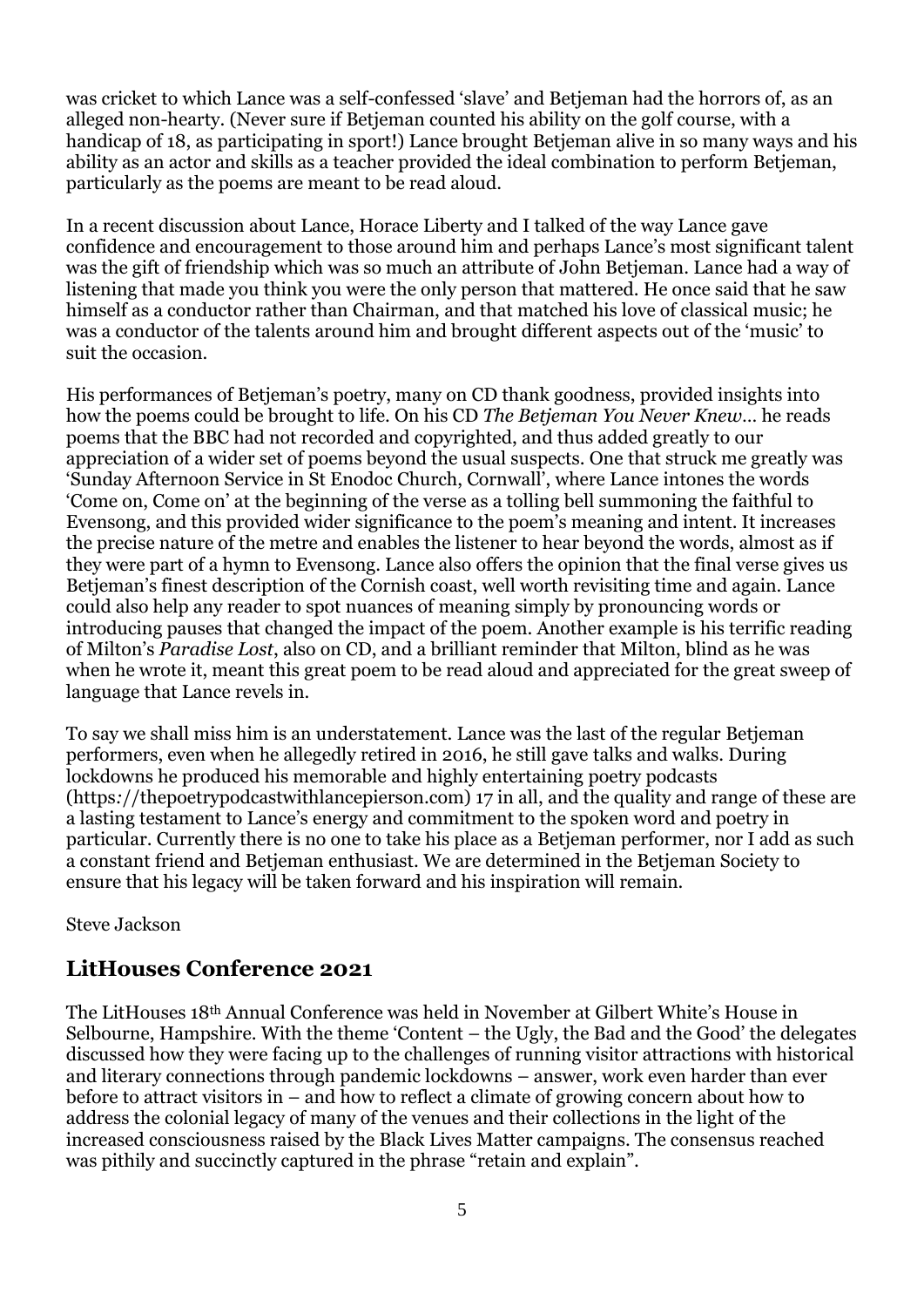Nicola J. Watson, Professor of English Literature at the Open University and author of *The Author's Effects: On Writers' House Museums*, spoke on "Grounding the Writer", about the relationship between writers and their gardens. This was particularly appropriate after completing our rather damp tour of Gilbert White's garden. From William Cowper's summer house to Roald Dahl's shed, writers have taken refuge in and inspiration from their natural surroundings.

The first day concluded with a tour of Gilbert White's House followed by a reception and supper for delegates.

The second day was devoted to a tour of the Jane Austen Museum, where we saw the tiny table at which she worked on her novels, and of her brother's home, Chawton House, nearby at which she spent much of her time.

Mark Green



### **Johnson's Willow rises again**

Lichfield is a beautiful city, and one of its most beautiful spots is by Stowe Pool and Johnson's Willow, looking west to the three spires of the Cathedral and east to St Chad's Church. On 2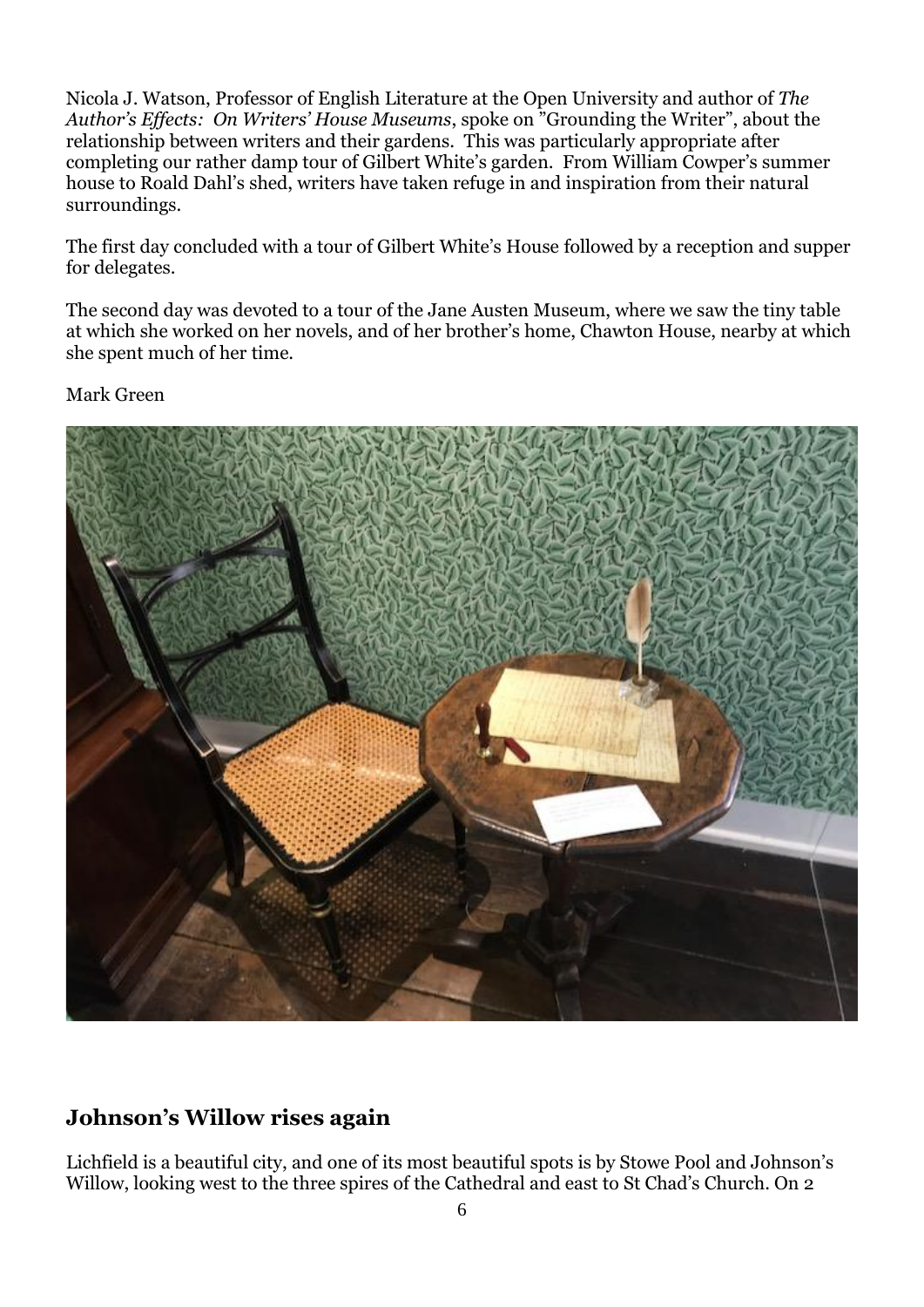November 2021 members of the Johnson Society and Lichfield worthies gathered to see the 5th incarnation of Johnson's Willow planted. The first willow was probably planted around 1700 and was famous for its enormous size. It was then known as the Lichfield Willow and much admired, not only by Johnson, but also by Anna Seward, and the 18th century American poet, Elizabeth Graeme Fergusson. In 1787 she wrote 'Two Odes on the Litchfield Willow', imagining Johnson and his contemporaries gathered under its boughs.

Johnson had many associations with the willow and visited it through his life. By the time the original willow blew down in 1829, it was known as Johnson's Willow. It was replanted from a cutting taken from the original, while curios were carved from the wood.

Willows being notoriously brittle, cuttings have been grown and replanted at regular intervals. In recent years it became apparent that the 4th Willow had become badly decayed. Lichfield District Council Parks Department took cuttings and grew a number of promising saplings, the most vigorous of which was planted on 2 November with great good will and a prayer from the Dean of Lichfield. The Johnson Society has also planted a cutting at the National Memorial Arboretum and it is hoped to plant another at Woburn Abbey, the home of the Duke of Bedford, after whom this species of willow is named. Even more ambitiously, we hope with the enormous help of friends in the US, to have a cutting planted at the home of Fergusson: Graeme Park, near Philadelphia. In her Ode, she expressed the wish that a sprig of the Willow might one day reach America.



As part of the celebrations around the replanting, the Johnson Society held a successful poetry competition. The prize was small but the glory was great and I am pleased to have received permission from the poet, Sarah Dale, to reprint it here:

Resurgam – *I shall rise again* Johnson's Willow *Adapted extracts from "By the River, at Stowe Mill, Lichfield, where the Streams Flow Together" and "Know Thyself" by Samuel Johnson, translated from Latin by John Wain.*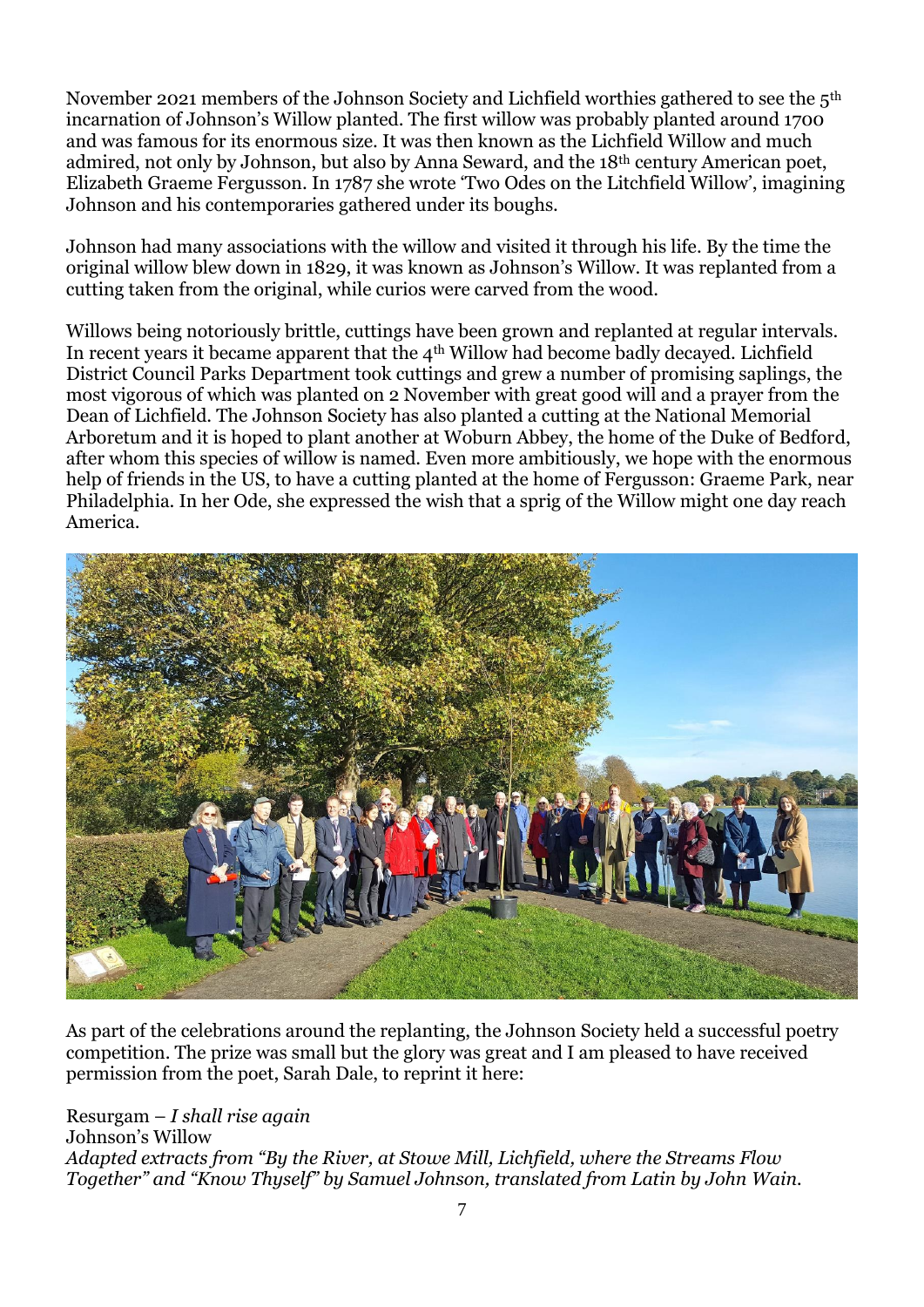Book leaves endure, old words rising spring fresh through yellowed paper, *clear as glass the stream still wanders, bending trees conceal the water in a daytime darkness*, but this speechless willow has a different trick, perfectly reclothed each spring as March slips into April, summer crowned, then drifting spent tattered yellow leaves in autumn.

Each year's wheel is counted under her ridged skin; wide when life grew easy, contracted narrow by scant rain, vicious winters. Still, she bears her long tree span lightly unmarked by grief and loss scarring human lives, *minds full of fear - of ghosts, of the fleeting glimmer of the thin shadows of nothing, the absence of shapes.*

This clever willow dreads neither decay nor death; lightning may strike, storms lay low, but her art of replication's more perfect than any printing press. No errata, no genetic miscoding – after each dissolution she rises youth renewed from phoenix ashes every fresh, immaculate leaf singing resurrection, just as *water, never tiring, still runs in the same channel*. *Sarah Dale*

The competition was judged anonymously by the editorial committee of the Johnson Society *Transactions*, but when the winner was selected we were delighted to learn that it was Sarah, known to us all, and one of the brilliant attendants at the Samuel Johnson Birthplace Museum. Many of us had fears for the Willow sapling's future, as vandalism is not unknown in Lichfield. Members of the Johnson Society have taken to wandering down to the tree at night to stand vigil, including New Year's Eve, when four met up there to protect the tree and wish each other a happy New Year. Sadly, the main stem of the sapling was broken a few days later. It is unclear whether this was due to vandalism or that night's wind. Running repairs have been made, but we will be anxiously waiting for spring to see if new shoots and leaves will appear. If not, it will rise again from another cutting, but surely, with a blessing from the Dean of Lichfield, Johnson's Willow will continue to thrive and grow.

Marty Ross

### **'Alice's Day' – Lewis Carroll Society events in Oxford – Saturday 2 July**

'Alice's Day' is Oxford's annual commemoration of the day in 1862 on which Lewis Carroll first invented the story of *Wonderland*. Free events coordinated by The Story Museum take place all over the city. Most are intended for children, but the Lewis Carroll Society's talks (and associated walk) are aimed at a more adult audience. This year, the LCS programme will focus on some of the historical realities which inspired Carroll's fantastical storytelling. These include (at the time of writing) Oxford's patron saint of St Frideswide, Alice Liddell's family, Lewis Carroll's University colleagues, and the so-called 'Alice's Door' in the church of St Frideswide (which, like *Through the Looking-Glass*, is celebrating its 150th anniversary this year). Boat trips on the Thames are also intended, recalling the river trip on 4 July 1862 on which the story of 'Alice' had its origins.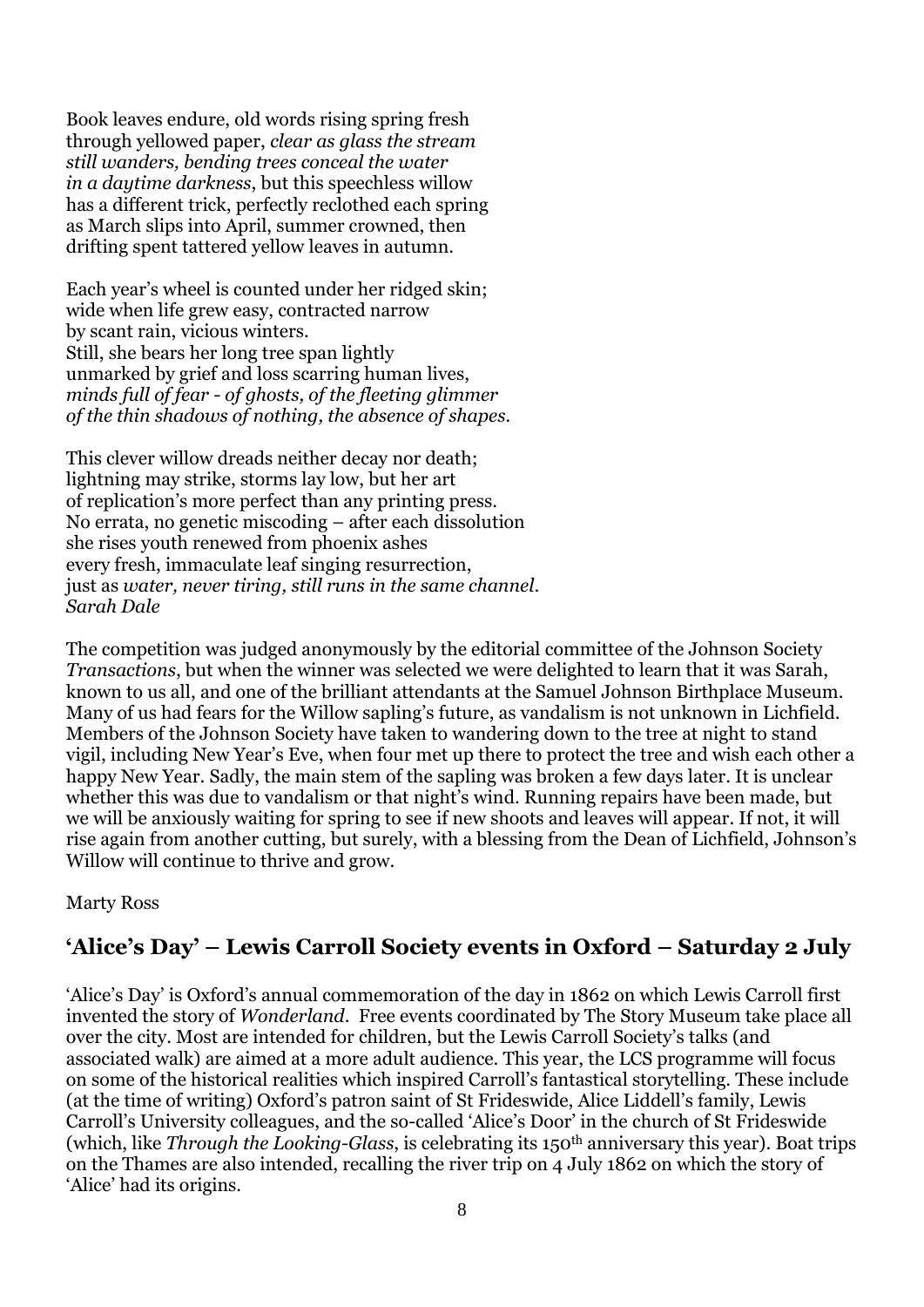For details of the full programme, which is on the loose theme this year of 'Queens and Kings' (being in some respects an acknowledgment of our own queen's platinum jubilee event in June), see here:

#### <https://www.storymuseum.org.uk/about-us/alices-day-1>

The additional activities instigated by the Lewis Carroll Society include a long riverside walk to the 'Treacle Well' and a book sale of unusual editions and translations of the 'Alice' books, biographies, Carroll's transcribed diaries and more. More information will appear on the Society's website, where a diminishing range of reduced-price publications can also be found:

#### [www.lewiscarollsociety.org.uk](http://www.lewiscarollsociety.org.uk/)

Mark Davies

### **Someone with website skills urgently needed to join the committee!**

The ALS website is hosted by WordPress - so it is a very user (and admin) friendly site. You don't have to be a computer whiz kid in order to administer it but you do need to be confident with websites.

The work involves updating the site (particularly the member entries) as and when necessary, and maintaining the events calendar. For this, we use Google Calendar as an add on (very easy to use). Member societies are supposed to tell us about upcoming events but this rarely happens - so part of the work involves the occasional trawl through member societies events webpages to see what is coming up and add them to our Calendar. There will also be information to add in relation to our AGM weekend page, along with AGM papers, etc. The site does have a News section which needs to be kept up to date, liaising with our social media officer to pick up any suitable items.

For any significant design changes to the site, we do have access to a web designer who we can commission.

It really is not a burdensome task but it is an important one for the Alliance. Please do have a look at our site at [https://allianceofliterarysocieties.wordpress.com/.](https://allianceofliterarysocieties.wordpress.com/)

If you would be interested in taking on this role, please contact Marty [\(martyross73@gmail.com\)](mailto:martyross73@gmail.com).

Linda Curry

### **Five Best Books About …**

Last year, ALS committee member Mark Davies (who represents the Lewis Carroll Society) was invited by the creator of an American website to nominate his five favourite books about the author of *Alice*. The website is intended to recreate online the serendipity of chance discoveries of books: the 'bookstore experience', as the creator Ben Fox calls it. You can see Mark's selection here:

<https://shepherd.com/best-books/lewis-carroll-and-alice>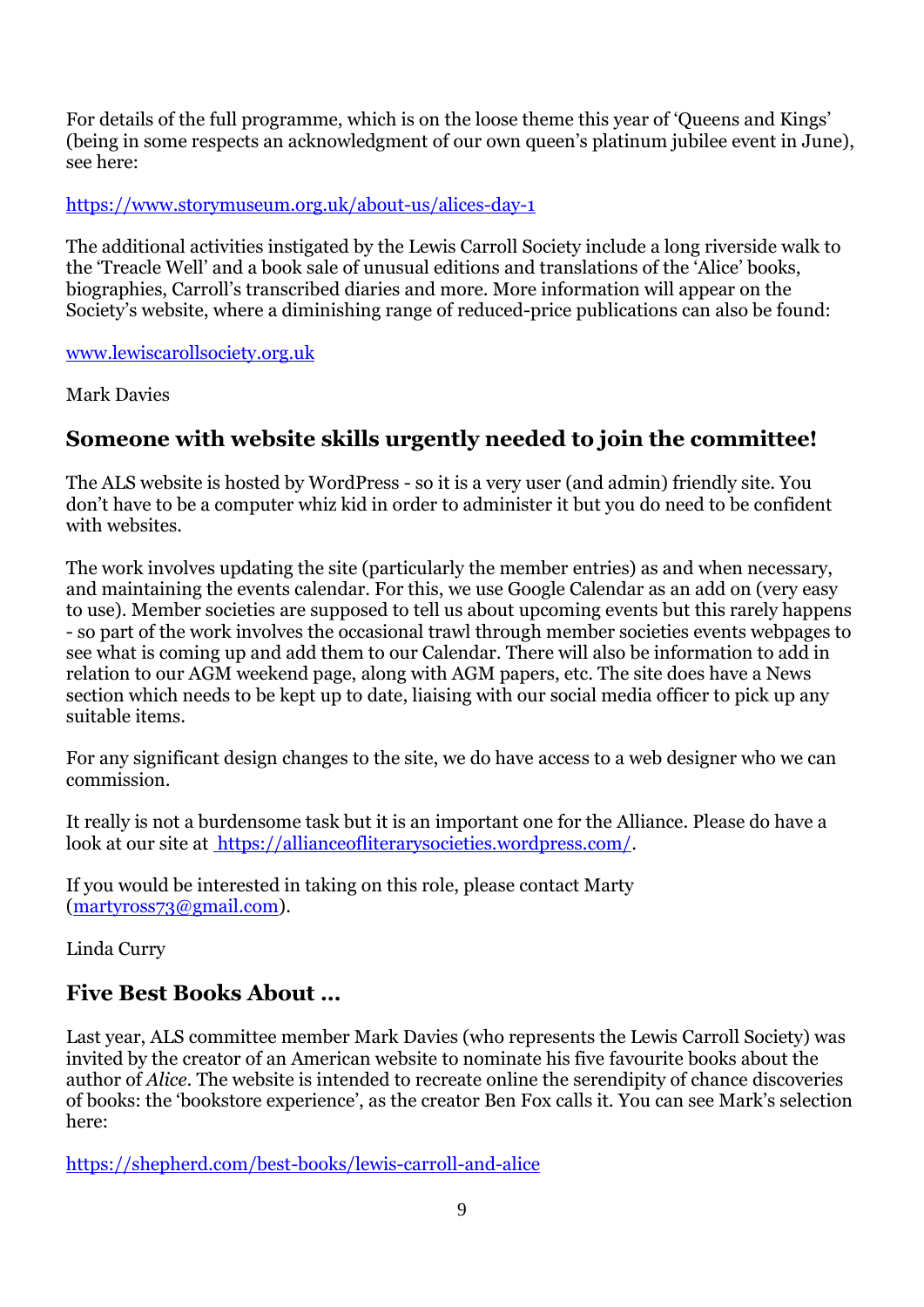As a result, the Lewis Carroll Society has adapted the idea by asking its own members to write in with their own 'best three' choices, along with a single sentence of justification for each. The intention is to stimulate debate and discussion, create a kind of league table of favourites, and also to reveal new titles which might otherwise have eluded even the most ardent students of the author. You might like to try the same idea with members of your own society.

Additionally if any of your members have published books of their own about their chosen author, Ben Fox would be pleased to hear from you at [https://shepherd.com/.](https://shepherd.com/) He states:

'I want to help readers find books in new ways and help authors connect with readers and sell more books. There is a growing trend that authors have to become their own marketing team. That concerns me because it takes time away from writing and is very hard to do. I want to make it easier for authors to get their books in front of readers.'

Over to you!

Mark Davies

*(Editor's Note: Please note that the website described in the article is run by a commercial, forprofit business. Mention of the site in the Newsletter is not a recommendation or endorsement of the site by the ALS. Anyone who wishes to make use of its services should carry out appropriate due diligence before doing so and review the terms and conditions of the site and the business behind it to ensure that it meets their needs.)*

### **Articles for the Journal**

This is to remind members of the ALS that this year the theme of *ALSo* is 'The Day Job'. Contributors are invited to write on the subject of the 'day job' that many professional writers in English (including Trollope, Charles Lamb, T. S. Eliot, Nabokov, William Carlos Williams, Larkin) had while they were writing, or perhaps before they began to write full-time. The focus should be on what impact their non-literary careers had on their literary work. For instance, did it provide a relief from the intellectual demands of their creative life, or was the time given to it seen as eating into the hours they felt were necessary to produce worthwhile art? Did novelists regard their day jobs as providing the necessary contact with people and did poets see regularly paid nonliterary posts as absolutely necessary to keep the wolf from the door? These are just some of the issues that could be addressed.

Full details can be found on the ALS website under *ALSo*.

The deadline for articles is 1 May.

Robin Healey, editor [\(r.healey709@btinternet.com\)](mailto:r.healey709@btinternet.com)

### **Help with Social Media for Societies**

Lyn Lockwood of The Philip Larkin Society has kindly offered to help societies who are struggling to get to grips with using social media to promote themselves and their events. Lyn will share her experiences and offer tips and guidance on how to get the most out of the new ways in which we can reach out to new audiences. You can contact Lyn by email at: [lynlockwood70@yahoo.co.uk](mailto:lynlockwood70@yahoo.co.uk)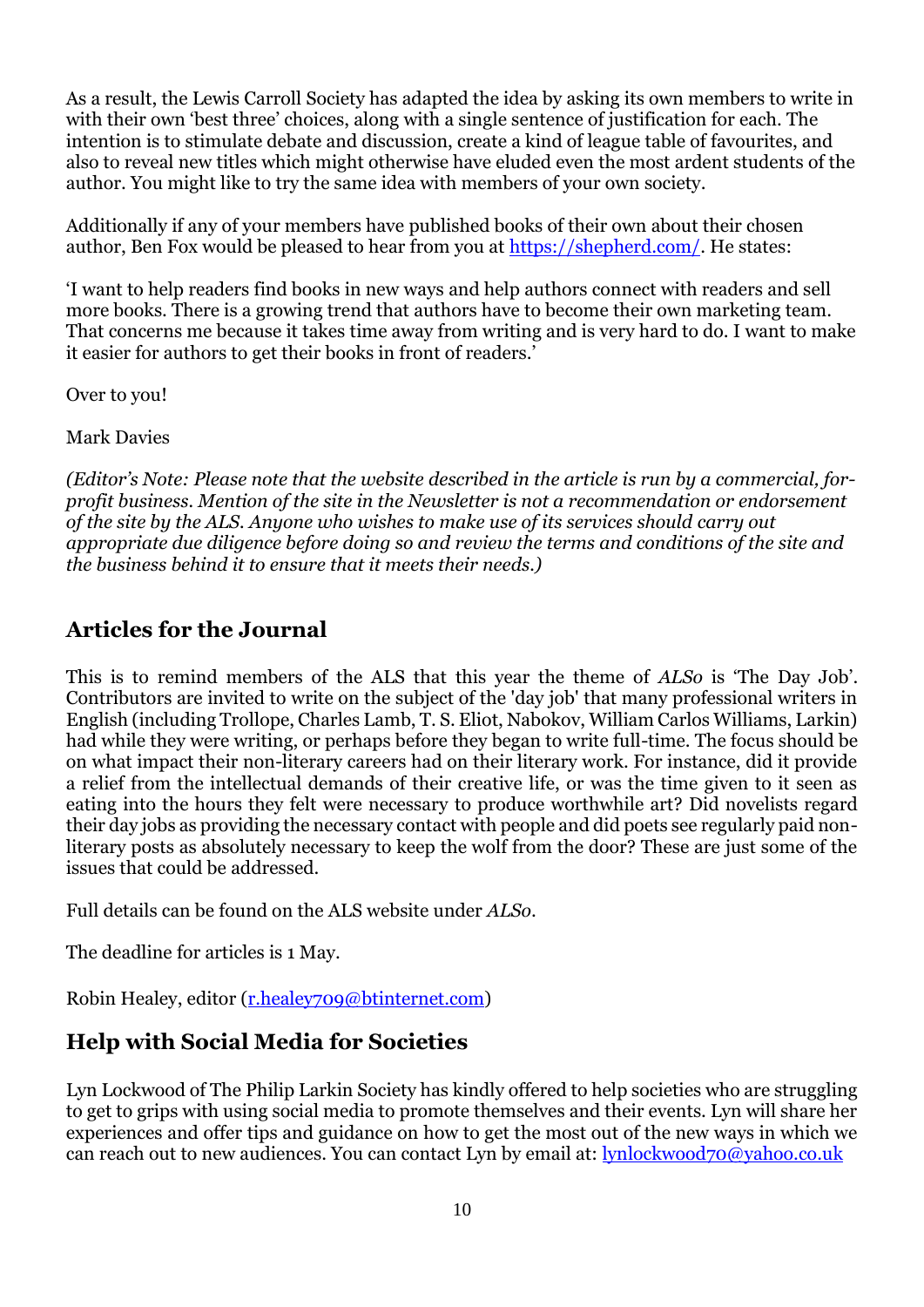### **Sharing information on society events**

May I remind member societies that we do have an Events page on our website. I do occasionally trawl the internet for events to include but this is a long and laborious task. It would help so much if you could keep me informed of any events you have coming up. It provides a point of interest on our site, as this page is well visited, and it is also a promotion for you.

You can send event information to: gallowayraiders@gmail.com

### **ALS Contacts**

**We welcome your feedback and information. Please contact as follows: Website content and events:** Cally Phillips: gallowayraiders@gmail.com **Newsletter**: Mark Green: markr\_green@msn.com **Facebook/Social media**: Jodie Roberts: [geraniumcat@gmail.com](mailto:geraniumcat@gmail.com) For other matters contact: **Chair:** Marty Ross Smith: [martyross73@gmail.com](mailto:martyross73@gmail.com)  **Treasurer:** Jeremy Mitchell: treasurer.als@outlook.com



*The views expressed in this publication are those of the individual contributors and not necessarily those of the Alliance. Please send copy for the next issue by 1st August to Mark Green:*  markr\_green@msn.com. We reserve the right to edit copy for space. The autumn newsletter *will be published in September 2022.*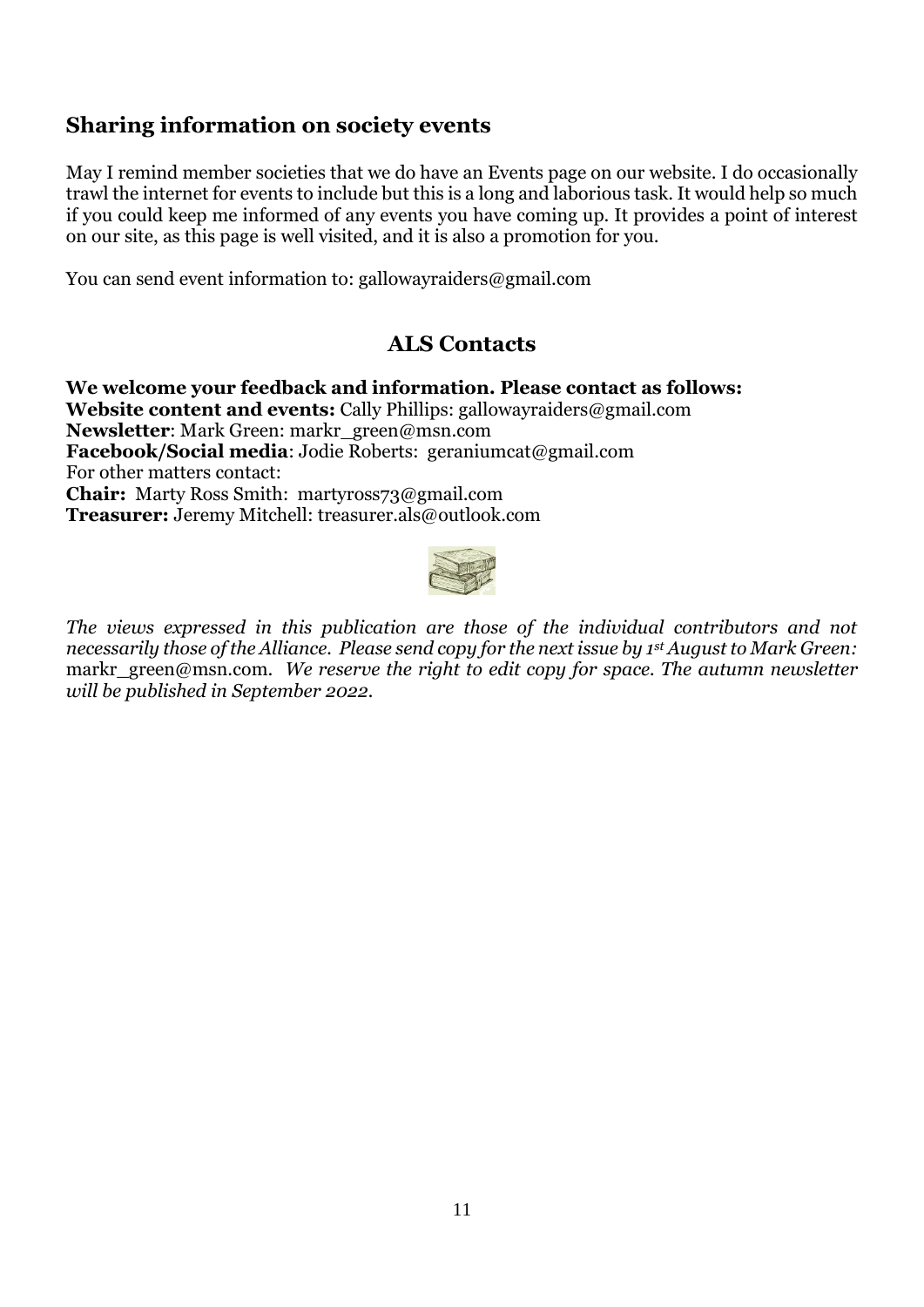# **The Alliance of Literary Societies (ALS) AGM Weekend in Hull Hosted by The Philip Larkin Society, celebrating the 100th anniversary of the birth of Philip Larkin, 9th August 1922**

### *Friday 20th May- Sunday 22nd May 2022*

#### **Programme**

#### **Friday, 20th May 2022, 7.30pm**

Please join us for an informal dinner at the wonderful Hitchcocks, that has become a Hull culinary institution. Hitchcocks is a quirky vegetarian restaurant that describes itself as a 'surrealist mystery tour' and always invites the first guest who books for an evening, to choose the theme of the menu. In honour of Larkin, they are preparing for us a 'retro British' theme- including 'Toad' In the Hole and the 1970s classic Black Forest Gateau. There is a full bar, or you can bring your own bottle {£1 corkage fee applies per bottle}. Please note that Hitchcocks is an old building and has some steep stairways.

#### *http://www.hitchcocksrestaurant.co.uk/*

#### **Saturday, 21st May 2022, Hull History Centre**

| 10 <sub>am</sub> | Arrive. Registration and tea/coffee.                                                                                                                                                                                               |
|------------------|------------------------------------------------------------------------------------------------------------------------------------------------------------------------------------------------------------------------------------|
| 10.45            | Programme begins.<br>Welcome by Professor Graham Chesters, Chair of the PLS                                                                                                                                                        |
|                  | Introduction to the day by ALS President Claire Harman                                                                                                                                                                             |
|                  | Keynote talk by Dr James Underwood (University of Huddersfield) who<br>will discuss his fascinating book, Early Larkin (Bloomsbury, 2021) and the<br>use he made of the extensive Larkin archives.                                 |
|                  | Access to the library and Larkinalia items held in the archives                                                                                                                                                                    |
| 12.30            | Lunch at The Hull History Centre<br>Selection of Sandwiches (meat/fish/veg)<br>Homemade Vegetable Quiche<br><b>Crudities and Dips</b><br>Sausage Rolls<br><b>Ready Salted Crisps</b><br>Dessert choice<br>Coffee, Tea and Biscuits |
|                  | Raffle closes 30 mins before AGM starts                                                                                                                                                                                            |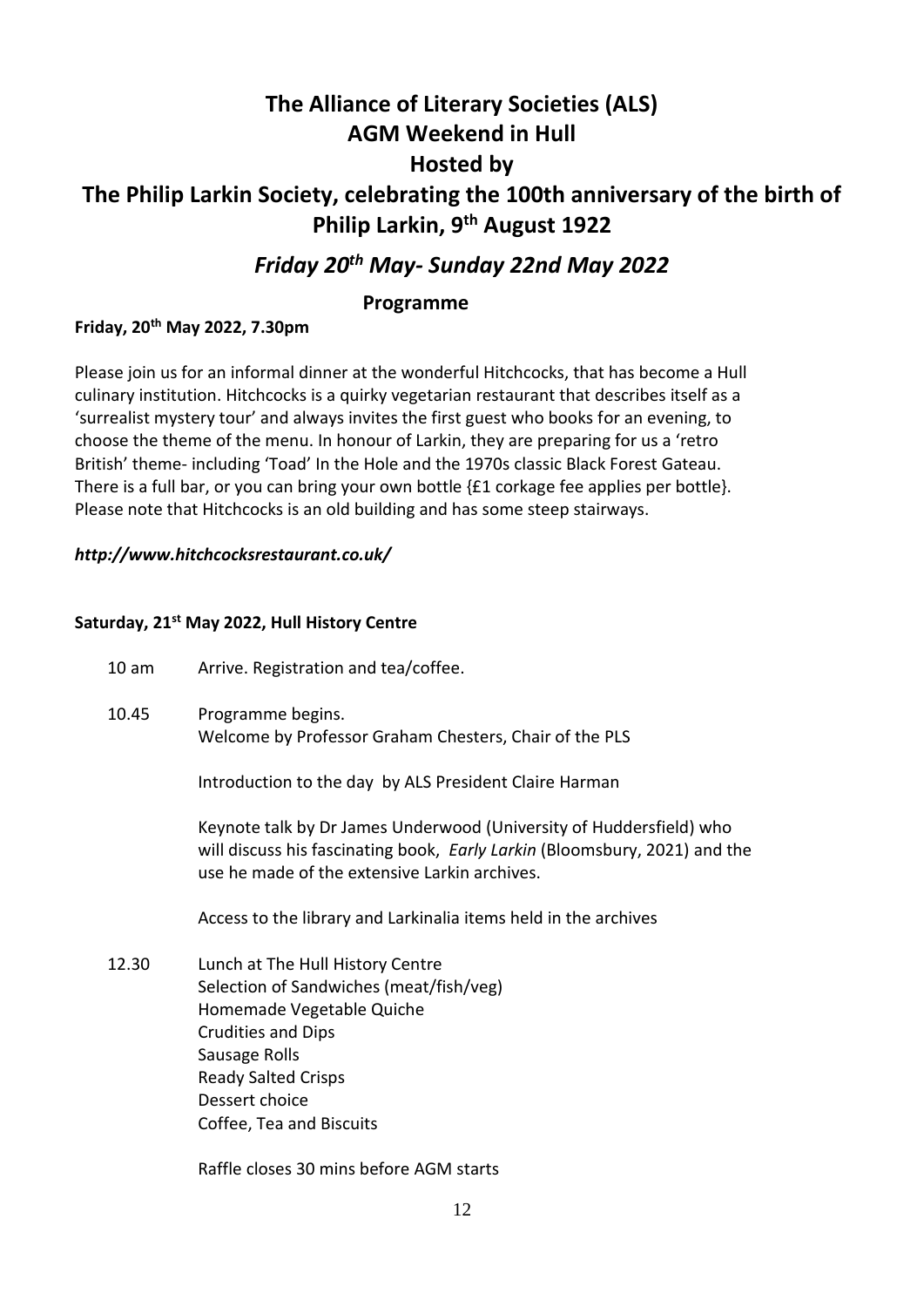| 2pm  | AGM                                                                                                                                                                                                                                                                                                  |
|------|------------------------------------------------------------------------------------------------------------------------------------------------------------------------------------------------------------------------------------------------------------------------------------------------------|
| 3pm  | Raffle drawn, tea and coffee                                                                                                                                                                                                                                                                         |
| 3.30 | Join Hull legend Paul Schofield on a guided walk around the Larkin Trail in<br>Hull city centre (£5 per head, pay on the day)                                                                                                                                                                        |
| 7pm  | Dinner at The Minerva Pub, Hull Marina                                                                                                                                                                                                                                                               |
|      | The Minerva is an iconic pub that has been in situ since 1829 and<br>frequented by Larkin himself. We will be taking over the upstairs room. A<br>lovely place for views across the Humber Estuary and for strolls around<br>the town centre in the evening before or after the meal. The meal is an |

informal hot buffet with vegetarian choices. There is a steep staircase to the upstairs room. Please note we can only seat 35 people at this event.

#### **Sunday, 22nd May, 2022, the main gates at Pearson Park**

10.30 am

We'd like to invite delegates to meet us for a wander around Pearson Park, made famous in poems such as *Toads* and Toads Revisited*,* and a flat walk of just over a mile up to the Brynmor Jones Library, built under the watchful eye of senior librarian Philip Larkin, with a little detour to look at Larkin's final home in Newland Park. Please note it is possible to catch a bus between sites or bring your car.

At Brynmor Jones Library we will be able to visit Larkin's personal office (not normally open to the public). Please note numbers may be limited according to staff capacity on the day.

We can also recommend the Larkin Trail and/or a visit to Cottingham or Beverley for any delegates that want to go their own way.

-oooo-

**Booking.** Please book by completing the form below and emailing to the PLS Treasurer or printing and posting with a cheque. Final bookings on Friday April 29<sup>th</sup>.

**Raffle Prizes.** It is part of the ALS tradition that, if possible, people bring items to be included as raffle prizes. This is often a good way to advertise your particular author to others! These can be left at the registration table on arrival on the Saturday. Raffle tickets will be on sale until 30 minutes before the start of the AGM, and the winners announced at the end of the AGM.

**Stall space.** If you would like to book a stall at the Hull History Centre for Saturday 21<sup>st</sup> May then please email [c.weatherall@hull.ac.uk.](mailto:c.weatherall@hull.ac.uk) Please note that space is limited so it is first come, first served.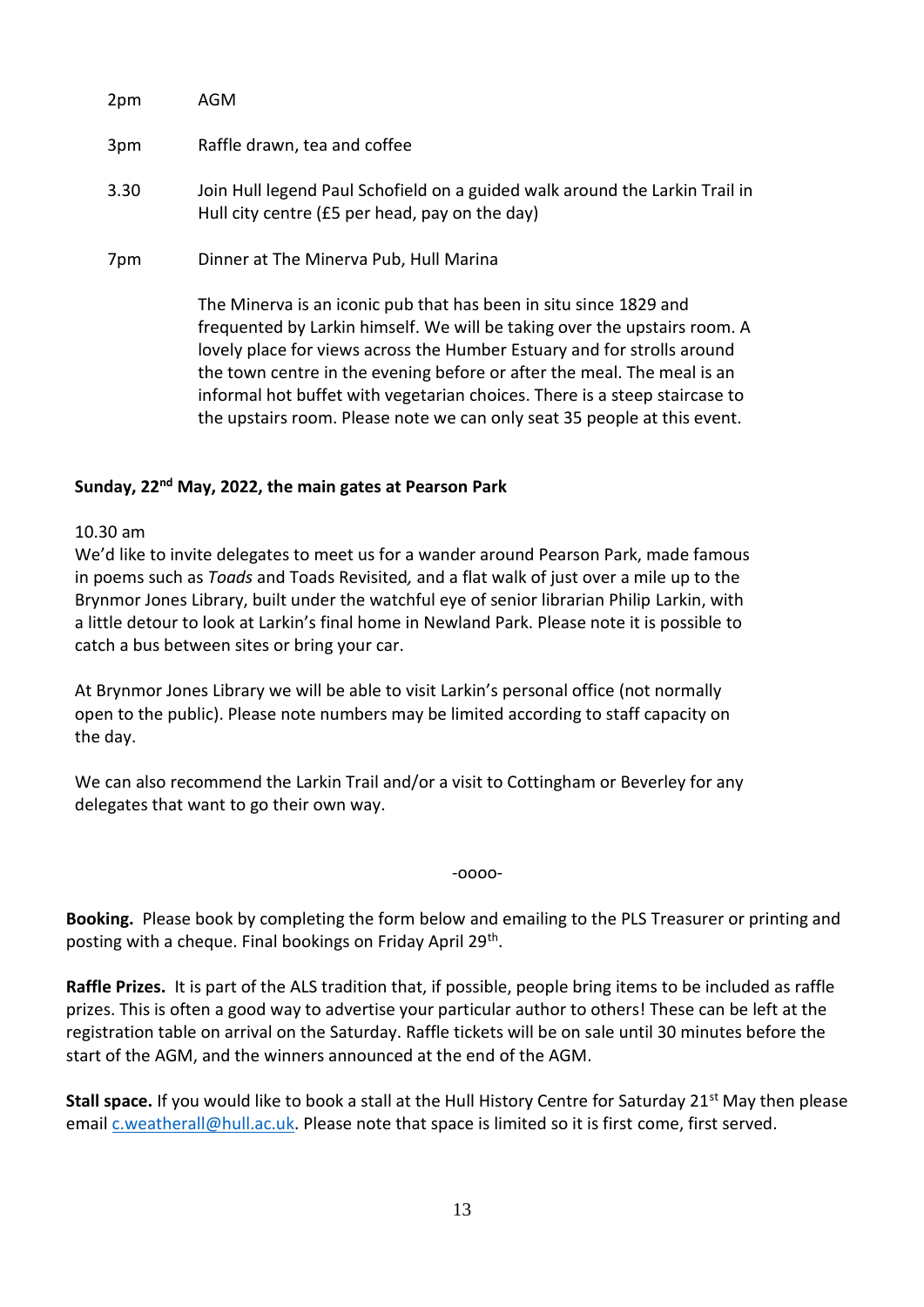**Saturday evening dinner.** Traditionally, we have provided our own entertainment at the Saturday evening dinner. In other words, diners bring along their favourite readings (prose or poetry), to read out. It is not compulsory, but if you want to have a go, please do tick the box on the form and bring your reading with you. As this is a popular activity, please keep your reading to a minimum (one short poem or no more than two pages of text). Names will be put into a hat and drawn out in random order,

**Sunday activities.** Sunday activities are free and entirely optional, but we hope to see you on our stroll around Pearson Park and its surroundings!

**Accommodation.** Please find separate document with recommendations from the Hull Tourist Information service. A discount is available with the quoted code Larkin22 when you contact your chosen hotel directly to book.

**This programme may be subject to minor changes, but the paid-for portions will remain unchanged.**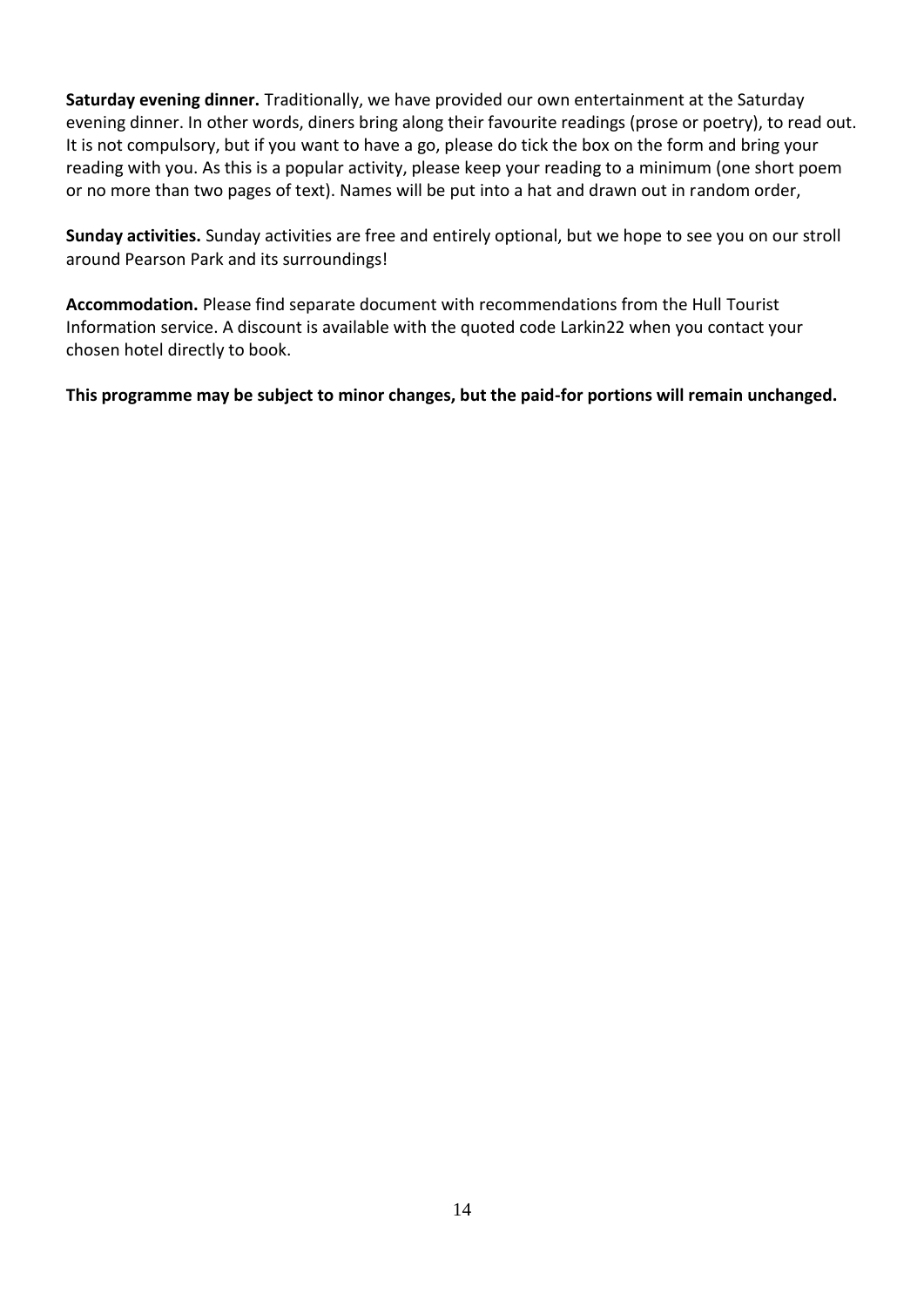# **The Alliance of Literary Societies (ALS) AGM Weekend in Hull Hosted by The Philip Larkin Society, celebrating the 100th anniversary of the birth of Philip Larkin, 9th August 1922**

# *Friday 20th May- Sunday 22nd May 2022*

### **Registration Form**

| Title:          | First name: | Surname: |  |
|-----------------|-------------|----------|--|
|                 |             |          |  |
| <b>Address:</b> |             |          |  |
|                 |             |          |  |
|                 |             |          |  |
| Email           |             |          |  |
| address:        |             |          |  |
| Tel No.:        |             |          |  |
|                 |             |          |  |
| Society(ies)    |             |          |  |
| represented:    |             |          |  |

#### **Please tick the relevant boxes below and enter the number of people attending**

| <b>Yes</b> | <b>Number</b><br>οf | <b>Item</b>                                         | Cost per person  |
|------------|---------------------|-----------------------------------------------------|------------------|
|            | attendees           |                                                     |                  |
|            |                     | I wish to attend the Friday evening meal at         | Pay on the night |
|            |                     | Hitchcocks. (- £22.50 per head for 3 course as      |                  |
|            |                     | much as you can eat vegetarian buffet)              |                  |
|            |                     | I shall be attending the ALS AGM only - on          | Free             |
|            |                     | Saturday at 2pm                                     |                  |
|            |                     | I wish to register for the Saturday event,          | £12              |
|            |                     | including tea/coffee, buffet lunch and the talk by  |                  |
|            |                     | Dr James Underwood.                                 |                  |
|            |                     | I would like to join the guided tour by Paul        | £5 (pay on the   |
|            |                     | Schofield along the Larkin Trail in central Hull at | day)             |
|            |                     | 3.30pm                                              |                  |
|            |                     | I plan to bring a reading to the Saturday evening   |                  |
|            |                     | dinner.                                             |                  |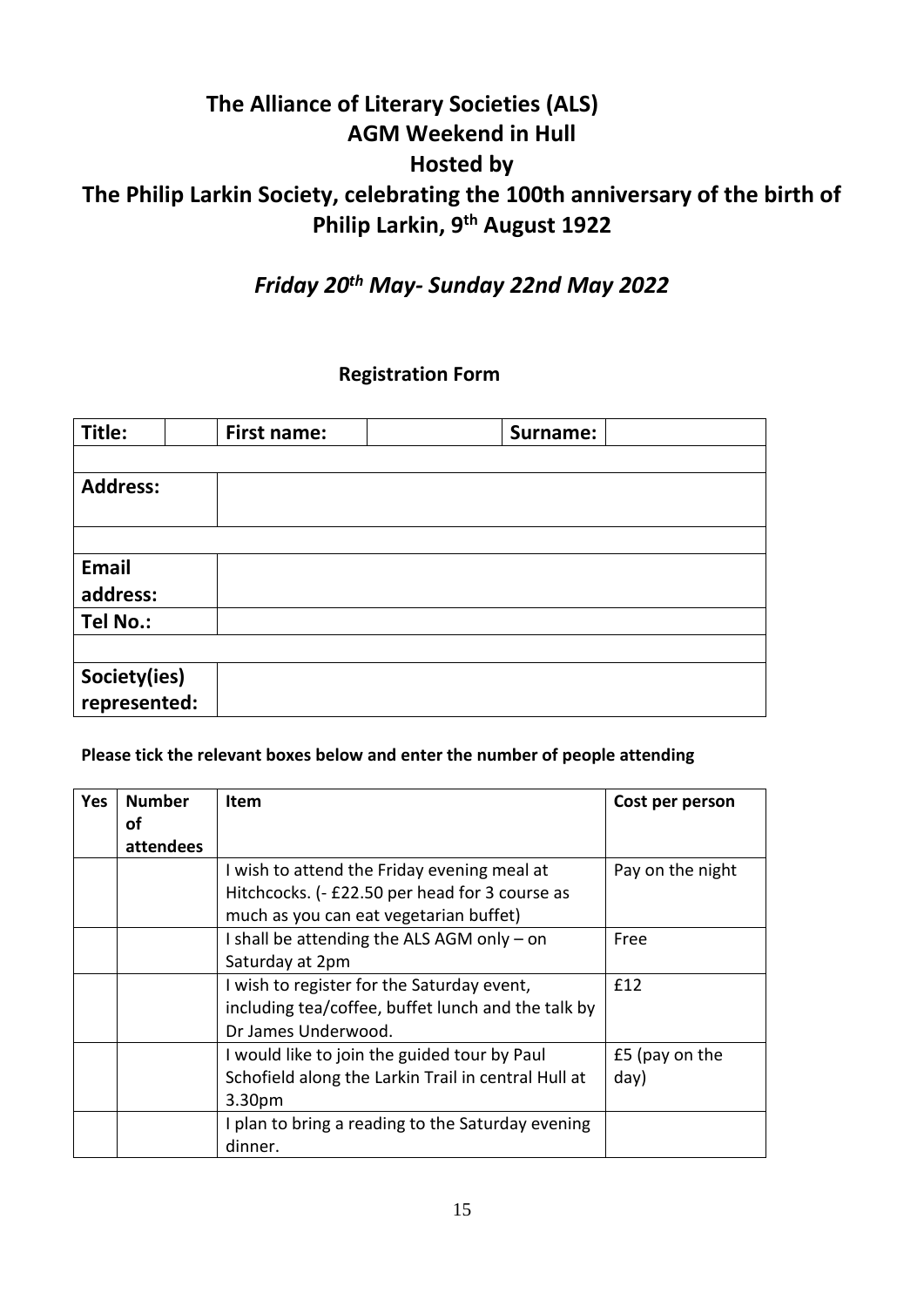| I wish to attend the Saturday evening dinner at<br>the Minerva (drinks extra). This is a hot buffet. A<br>vegetarian option will be available. |              | £11.50 |  |  |
|------------------------------------------------------------------------------------------------------------------------------------------------|--------------|--------|--|--|
| <b>Dietary requirements:</b><br>(e.g.                                                                                                          |              |        |  |  |
| allergies/vegetarian/vegan)                                                                                                                    |              |        |  |  |
|                                                                                                                                                | Total to pay |        |  |  |

#### **Payment method (tick as appropriate):**

Cheque made out to The Philip Larkin Society and posted to address below

Paypal account plstreasurer@philiplarkin.com

 Direct bank transfer: Sort code 20-43-47 ACC 60097748. Please put your initials and ALS22 as a reference eg. ABALS22

Please return this registration form by 29<sup>th</sup> April 2022 to:

Thomas Gordon PLS Treasurer 46 Vermont Woods Finchampstead Wokingham RG40 4PF

Or

Send by email to plstreasurer@philiplarkin.com

We would like to provide a list of participants (with name, society and email address) to those attending. **If you are happy for us to include your details, please tick the box.**

If you have any questions about the event, you can email Thomas Gordon at [plstreasurer@philiplarkin.com](mailto:plstreasurer@philiplarkin.com)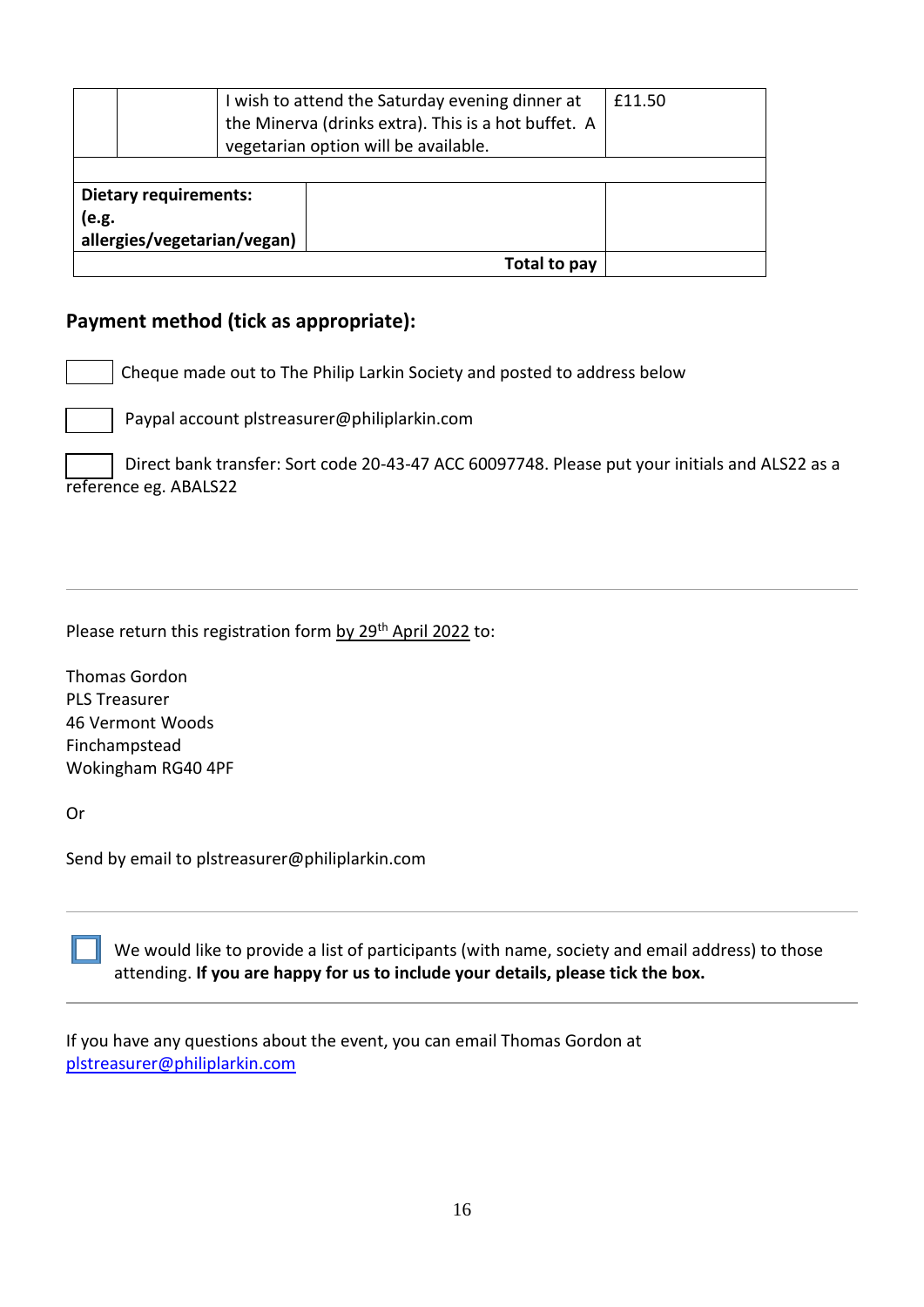#### **Booking details for Hull hotels 20-22nd May 2022**

#### **Alliance of Literary Societies Event. Please contact the hotels directly to make the booking quoting** *Larkin22*

Guests contacting the hotel direct to make bookings will be asked to provide their credit card details as a guarantee. Payment can then be made by credit card on arrival/departure.

| <b>Hotel name and</b>                                     | Contact details                                                                                                                                                                                                                                                         | Price                                                                                                                         | Parking/check in and                                                                                                                                                                                                                                                                                |
|-----------------------------------------------------------|-------------------------------------------------------------------------------------------------------------------------------------------------------------------------------------------------------------------------------------------------------------------------|-------------------------------------------------------------------------------------------------------------------------------|-----------------------------------------------------------------------------------------------------------------------------------------------------------------------------------------------------------------------------------------------------------------------------------------------------|
| address                                                   |                                                                                                                                                                                                                                                                         |                                                                                                                               | check out                                                                                                                                                                                                                                                                                           |
| <b>DoubleTree by Hilton</b>                               | 01482 755500                                                                                                                                                                                                                                                            | £80.00 bed and                                                                                                                | £10 per 24 hours on-                                                                                                                                                                                                                                                                                |
| 24 Ferensway, Hull                                        | reservations@doubletreehull.com                                                                                                                                                                                                                                         | breakfast per room                                                                                                            | site parking                                                                                                                                                                                                                                                                                        |
| HU2 8NH                                                   | Cancellation policy: 24 hours prior to<br>arrival                                                                                                                                                                                                                       | per night - single<br>occupancy £90.00<br>bed and breakfast per<br>room per night -<br>double occupancy                       | Check-in 3.00pm<br>Check-out 11:00 am                                                                                                                                                                                                                                                               |
| <b>Express Holiday Inn</b><br>Ferensway, Hull, HU1<br>3UF | 01482 485700<br>Email: Hull@fmhos.com<br>Cancellation policy: Up to 4pm day<br>prior to arrival (individual bookings)<br>1 week prior to arrival (group<br>bookings)                                                                                                    | £70.00 bed and<br>breakfast per room<br>per night - single or<br>double occupancy                                             | Parking: £7.00 per 24<br>hours $stay - St$<br><b>Stephens Shopping</b><br>Centre with direct<br>access into hotel.<br>Hotel reception will<br>validate the reduced<br>rate car parking ticket<br>on arrival / departure.<br>Check-in 3.00pm<br>Check out: 11:00am<br>(Mon-Fri) 12noon<br>(Sat &Sun) |
| <b>Holiday Inn Hull</b>                                   | 01482 692600                                                                                                                                                                                                                                                            | £89.00 bed and                                                                                                                | On-site parking. £10                                                                                                                                                                                                                                                                                |
| <b>Marina Castle Street,</b>                              | Email: reservations@hihull.com                                                                                                                                                                                                                                          | breakfast per room                                                                                                            | per car, per night                                                                                                                                                                                                                                                                                  |
| Hull HU1 2BX                                              | Cancellation policy: 72 hours prior to<br>arrival                                                                                                                                                                                                                       | per night - single<br>occupancy £101.00<br>bed and breakfast per<br>room per night -<br>double occupancy                      | Check-in 2.00pm<br>Check-out 12.00 noon                                                                                                                                                                                                                                                             |
| <b>Ibis Hull Osborne</b>                                  | Guests to contact Conference Hull to                                                                                                                                                                                                                                    | £50.00 bed and                                                                                                                | Nearby parking at                                                                                                                                                                                                                                                                                   |
| Street, Ferensway,<br>Hull, HU1 2NL                       | reserve their booking.<br>conference.bureau@vhey.co.uk or<br>sophie.bass@vhey.co.uk<br>Guests will then need to contact the<br>hotel direct to provide their<br>credit card details as a guarantee.<br>Payment can then be made by<br>credit card on arrival/departure. | breakfast per room<br>per night - single<br>occupancy £55.00<br>bed and breakfast per<br>room per night -<br>double occupancy | Osbourne Multi-<br>storey for £3.00 per<br>24 hours<br>Check-in 3.00pm<br>Check-out 12.00 noon                                                                                                                                                                                                      |
|                                                           | 01482 947950                                                                                                                                                                                                                                                            |                                                                                                                               |                                                                                                                                                                                                                                                                                                     |
|                                                           | Cancellation policy: 72 hours prior to<br>arrival                                                                                                                                                                                                                       |                                                                                                                               |                                                                                                                                                                                                                                                                                                     |